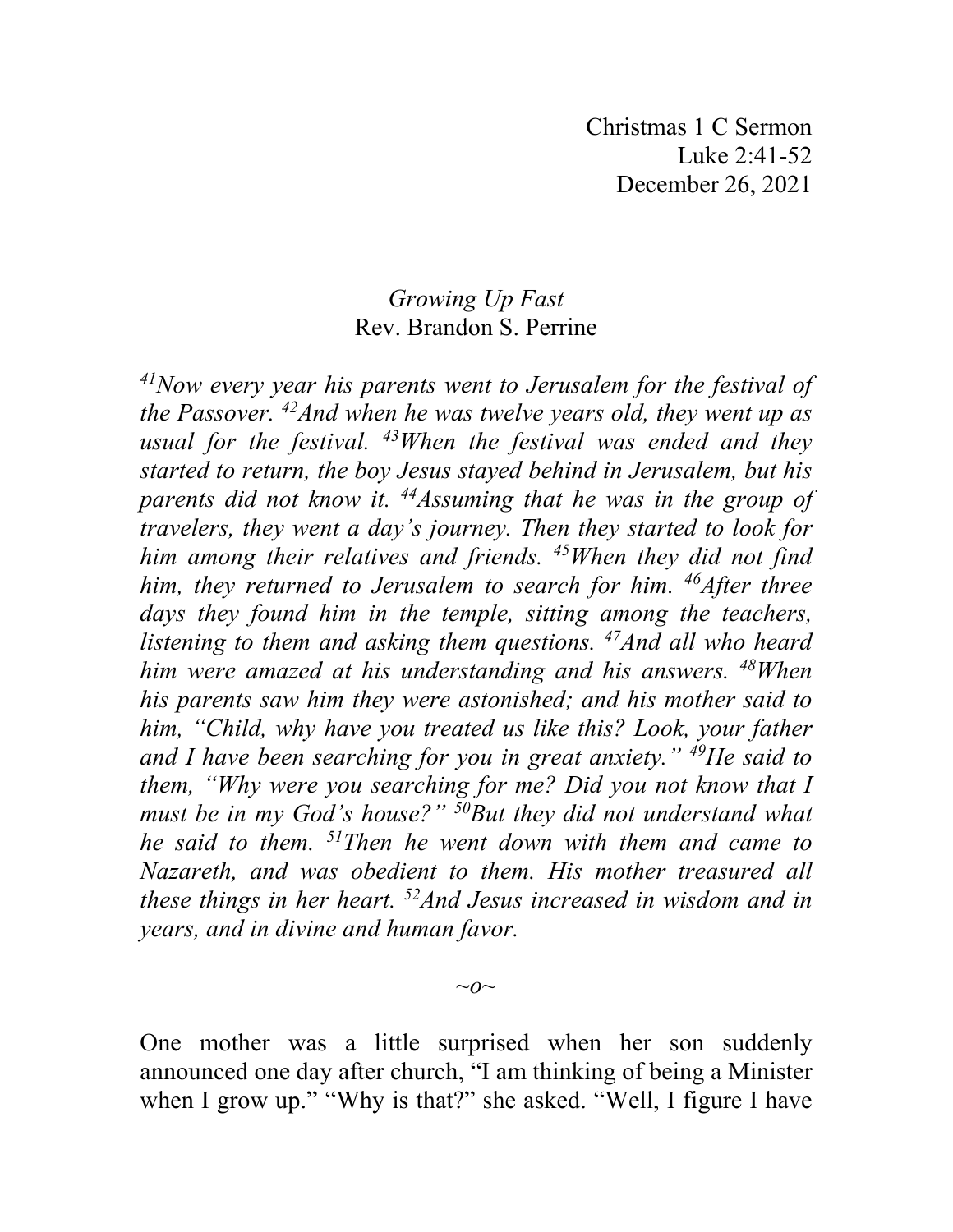to go to church on Sundays anyway, and I think it'll be more fun to stand and yell then to just sit and listen."[1](#page-1-0)

It seems like adults are always asking children what they want to be when they grow up. In kindergarten, we all had to go into the principal's office where he sat, a tall imposing figure with flaming red hair behind his enormous desk. He asked us each that very question and our responses were published in the local newspaper. Maybe I was just overcompensating, but my response was that I wanted to be a knight in shining armor. My parents must've been so proud.

It seems like adults are always asking children what they want to be when they grow up and sometimes, I think that, quite unintentionally we put undo pressure on their young minds and force them to grow up a bit too quickly. To be honest, that's exactly how I'm feeling about today's reading from the Gospel According to Luke. It seems like only yesterday that Jesus was a sweet babe in a manger and today he's twelve years old and teaching the teachers at the synagogue. Talk about growing up fast!

I've heard many parents of young children say things like, "I just wish they could stay like this forever." Parents of young children…thoughts? It's true that young children are a handful, but there is also something absolutely captivating about their sense of wonder – the way they approach everything as if it's new, almost magical, sacred. We almost envy their naïveté, their innocence.

Just yesterday, many of you experienced a real-life case in point when you watched with joy as your mystified and excited children or grandchildren swarmed the Christmas tree to see what delights

<span id="page-1-0"></span><sup>&</sup>lt;sup>1</sup> "What Do You Want To Be When You Grow Up?" Greatcleanjokes.com,

http://www.greatcleanjokes.com/1032/what-do-you-want-to-be-when-you-grow-up/.